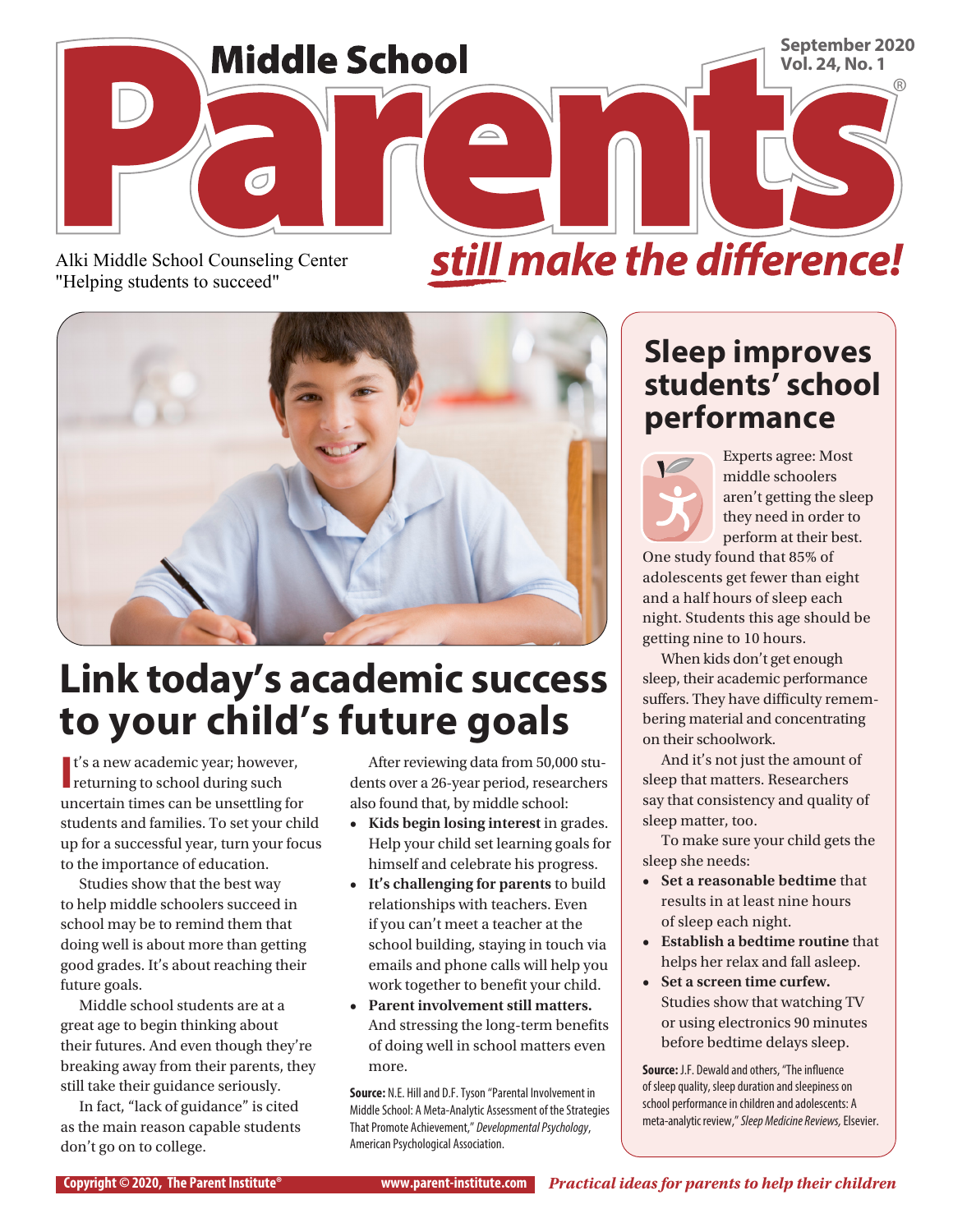#### **Three strategies can help you motivate your middle schooler**



What happened to your once-enthusiastic student? He turned into a middle schooler! Suddenly, motivating him

to do just about anything can feel like pulling teeth.

Don't despair. To motivate your child to do what needs to be done:

- **1. Catch him before he plugs in.**  It's tough dragging a child away from his favorite show or game. So, if there's something you need him to do, ask *before* he turns on the TV or his computer. He may be more compliant.
- **2. Stick to routines.** Routines are critical when it comes to keeping order at home. If your child knows exactly what times he's supposed

to feed the dog and get ready for bed, he may be less likely to drag his feet when it's time to do those things.

**3. Support his interests.** Ask your child what he likes to do and encourage him to do it. The more you support him as he works at something he loves, the more inspired he may be to work hard at other things—like school!

**"Ability is what you're capable of doing. Motivation determines what you do. Attitude determines how well you do it."** 

*—Lou Holtz*

### **Arm your middle schooler with these effective study habits**



Students need strong study skills to be successful in middle school—and parents play a significant role

in helping their children develop them. The study skills students learn now will help them succeed today, in high school and beyond.

To lay the groundwork for your child's academic success:

- **• Encourage her to break down** large projects. Don't let your middle schooler get rattled by long-term assignments. Show her how to divide big projects into smaller, more manageable parts.
- **• Have your child estimate** how long an assignment will take and plan her time accordingly. Then, have her use a timer to see if her estimates are accurate. This will help her make

adjustments for future assignments, if necessary.

- **• Increase her self-awareness.** Ask your child to figure out when she's at her best. Then encourage her to do most of her work during those times. If she needs to let off some steam, encourage her to go for a run or a brisk walk before sitting down to work.
- **• Create flexible learning spaces.**  Allow your child to work where she feels most comfortable—whether that's at the kitchen table or on the couch. Just make sure that the space has adequate lighting and is free from distractions.
- **• Promote organization.** Help her create a system to keep track of important assignments. It might be file folders, a color-coded binder or a desk calendar.

#### **Have you made academic honesty a high priority?**



In a survey from the Center for Academic Integrity, a whopping 95 percent of high school students admitted to participating

in some form of cheating. Are you addressing this with your child before high school? Answer *yes* or *no* to the questions below to find out:

**\_\_\_1. Do you set a positive example** for your child by being honest yourself? **\_\_\_2. Have you spoken** with your child about the school's honor code and the importance of following it?

**\_\_\_3. Have you discussed** different types of cheating with your child, such as finding the answers to exam questions online and sharing homework with other students?

**\_\_\_4. Have you told your child** that copying passages from the internet and passing them off as his own work is also cheating?

**\_\_\_5. Have you talked** about the consequences of cheating?

**How well are you doing?**  Mostly *yes* answers mean you are showing your child how important it is not to cheat. For *no* answers, try those ideas in the quiz.



Practical Ideas for Parents to Help Their Children. ISSN: 1523-1283

For subscription information call or write: The Parent Institute, 1-800-756-5525, P.O. Box 7474, Fairfax Station, VA 22039-7474. Fax: 1-800-216-3667.

Or visit: [www.parent-institute.com](http://www.parent-institute.com).

Published monthly September through May. Copyright © 2020, The Parent Institute, a division of PaperClip Media, Inc., an independent, private agency. Equal opportunity employer.

Publisher: Doris McLaughlin. Publisher Emeritus: John H. Wherry, Ed.D. Editor: Rebecca Hasty Miyares.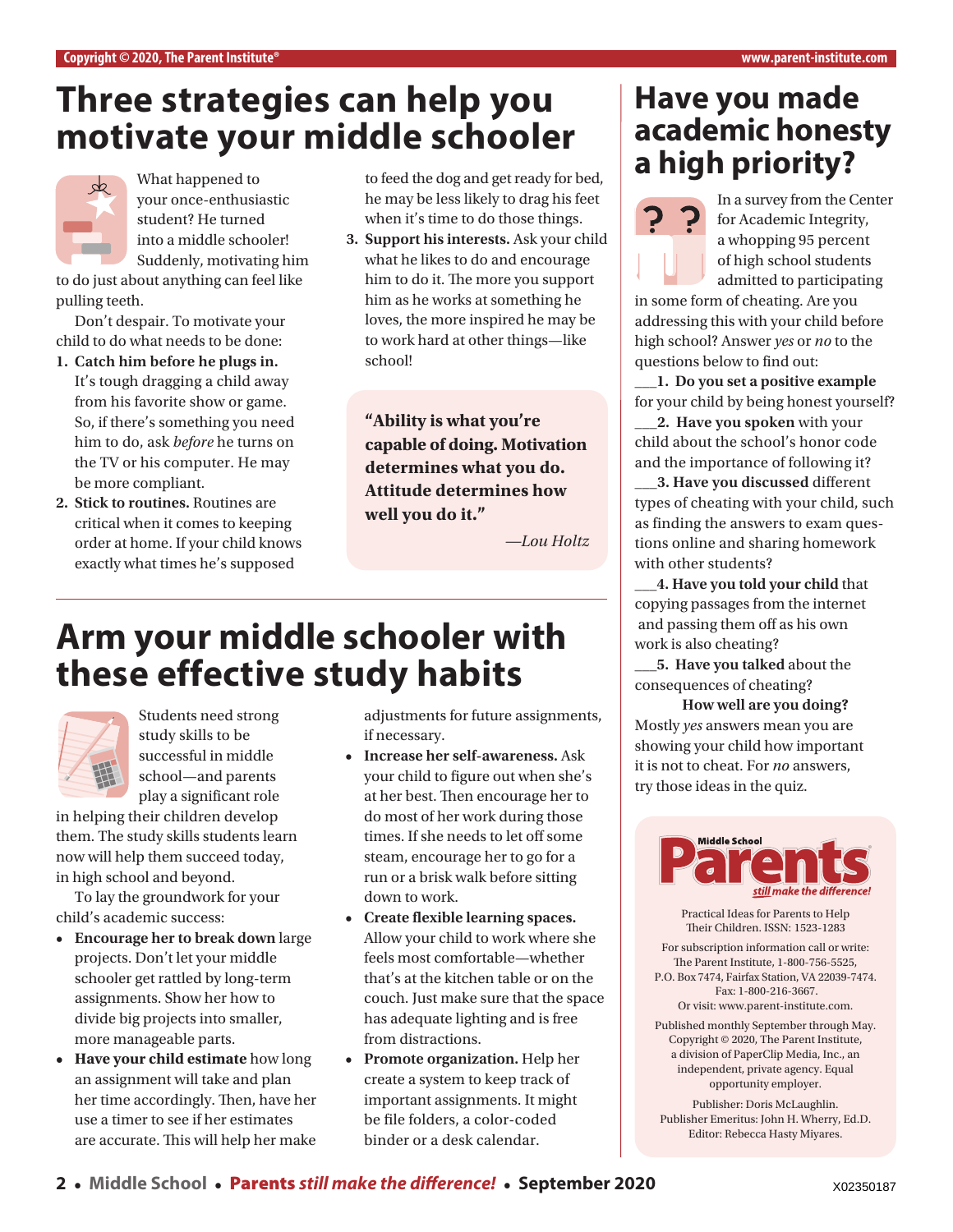### **Don't let digital devices derail your middle schooler's studies**



Sometimes it seems that middle schoolers are permanently attached to their phones, tablets and **EXTENDED other devices. They text** 

from the minute they wake up until they go to bed. They share funny videos and memes with their friends. They scroll through social media.

So it's no surprise that students often try to use their phones while they're doing schoolwork. But several research studies show that the more time students say that they text, use social media or read online while they work, the lower their grades are.

Students often think their devices can help with their work. After all, they can watch a video about Jamestown while studying American history. They can check their answer to a math problem.

There's just one problem: Students seldom stay focused on the work they are doing. Pretty soon, they click from the history video to the latest internet joke. From then on, history is not their focus.

What can you do to help your child stay focused on his work and not on digital devices? Here are some tips:

- **• Talk about multitasking**—and how research shows it doesn't work. Students need to focus while studying or they won't learn.
- **• Limit the use of devices during**  work times. Studies show that the more time students spend multitasking, the longer their studies take. Have your child "park" his phone or tablet in a different room.

**Source:** K. Kowalski, "When Smartphones Go to School," *Science News for Students*, Society for Science & the Public.

## **Preparation can reduce your middle schooler's test anxiety**



Does the thought of an upcoming test give your middle schooler sweaty palms and a stomachache? Show her how to

prepare for the big event and she may be less nervous about it.

Share these simple strategies with your child:

- **• Don't cram.** One frantic night of studying won't pay off on test day. Instead, your child should begin preparing several days in advance. That way, if she doesn't understand something, she'll have time to get help before the test.
- **• Use the textbook** and class notes. Are there practice tests in the book? Encourage your child to take them as she prepares for the exam. If there aren't any, see if you can help

her create a practice quiz by using her notes from class.

- **• Ask for clarification.** If your child is unsure of what's going to be covered on the test, have her ask her teacher. Few things are scarier than the unknown, so the more information she has about the test, the more confident she may feel.
- **• Try some relaxation techniques.** Calming exercises such as yoga, deep breathing and meditation can calm students' nerves. Encourage your child to do these daily, and not just on test day.
- **• Make healthy choices.** Make sure your child is well-rested and fed on exam day. Be sure she gets enough sleep every night (not just the night before). Offer her a nutritious breakfast in the morning.

Q: **My eighth-grade daughter and I used to be really close, but now everything I do sets her off. All I hear these days is, "Leave me alone!" How can I stay involved in her life?** 

#### Questions & Answers

A: Last school year was an unusually difficult year for most kids (and parents). All of that stress and anxiety can affect relationships. In addition, mother-daughter relationships are complex especially as girls reach the adolescent years. This can make it challenging to stay involved with what's going on in their lives.

The important thing is to try. There's no magic trick to navigating this tricky time, but there are ways to stay sane as you move through it. You can:

- **• Expect some turmoil.** Your daughter will be irritated by some of what you say or do no matter how you say or do it—so just accept it. Try not to take it personally. Instead, simply set guidelines for respectful behavior.
- **• Remind yourself** that it's about love. Your daughter likely reacts to you so intensely because she loves you so intensely. If she didn't care about you or your opinions, why would she bother reacting at all? This won't make her anger easier to take, but it may shed some light on it.
- **• Listen more than you talk.**  Don't pepper your child with questions. Sometimes the quieter parents are, the more middle schoolers will talk.
- **• Seek help** if your daughter's behavior seems unusual. Talk to her pediatrician to rule out signs of depression or other medical conditions.